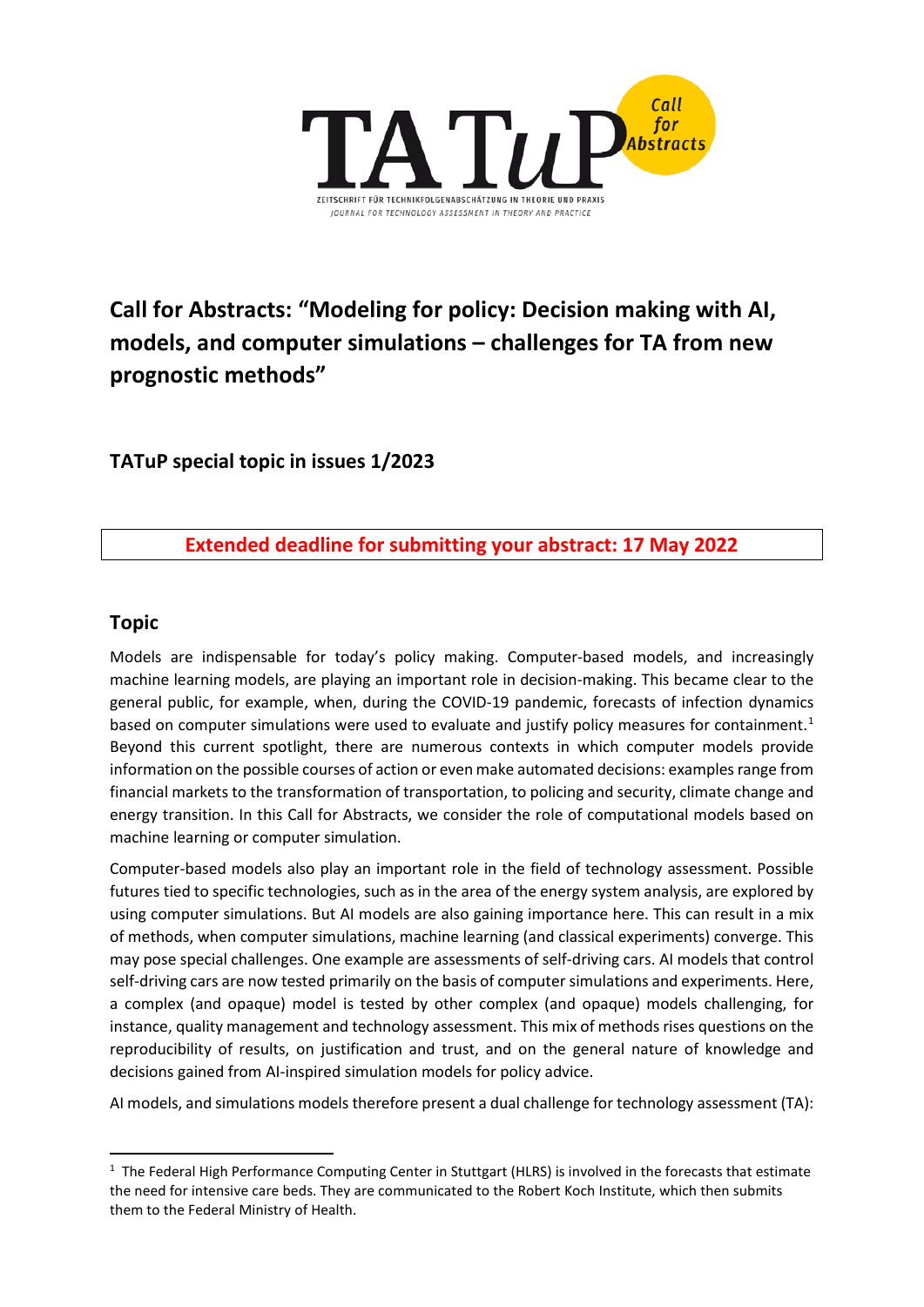- 1. These prognostic methods are used in the object domain of TA.
- 2. TA makes use of these methods itself.

In our view, this raises far-reaching epistemic as well as normative questions for TA. These concern, for example, the transparency of TA: the opacity of the models is inherited as a possible opacity of TA. Questions also arise about the robustness of models, especially in novel domains, which then appear as questions about the evaluation of values in TA: is reliability something more important than comprehensibility?

## **Requested research articles**

We call for contributions that investigate whether and, if so, how decisions change, if they are made on the basis of AI and computer models. Do options for action, evaluations, forecasts or justifications change when policy making decisions are made on the basis of models? And, on a second level, to what extent does this change technology assessment, insofar as computer-based models are used to assess technologies? Does it change the courses of action considered in TA?

We welcome case studies as well as general considerations on modeling for policy, which explore models as tools for decision-making from the (inter)disciplinary perspectives of scientific communities including historical science, artificial intelligence research, philosophy, political science, simulation science, sociology, STS, or technology assessment.

#### *Modelling for policy and technology assessment*

This special issue connects to several fields of interest in TA. It deals with questions of problemoriented research and questions of policy advice in particular. Although a lot of research has been done on the impact of model results on policy measures and decision making (e.g. decision making under uncertainty), simulation and machine learning models as tools for decision-making and especially for technology assessment have not often been explored in detail.

#### *Scope of models considered in the call*

The call considers computer-based models, in particular simulation and machine learning models. Noncomputational models are only included insofar as they are combined with computational models. The idea to address computer-based models together in the call is also inspired by the question whether policies and/or TA develop differently depending on certain model types. In many cases machine learning models are less or not at all theory-based (the subject theory here is usually more or less replaced by the learning method). Will this lead to a different way of dealing with these models? To other decision or different kind of decision-making?

#### *Central research questions*

- 1. How are simulation and AI models used as tools for decision-making in the context of policy making and TA?
- 2. Do decisions change through the use of computer-based models?
- 3. Do TA recommendations change in a similar way?

This leads to the following set of sub-questions, among others:

- What is the role of model opacity in the decision context?
- Are power constellations changing due to the more significant role of modelers?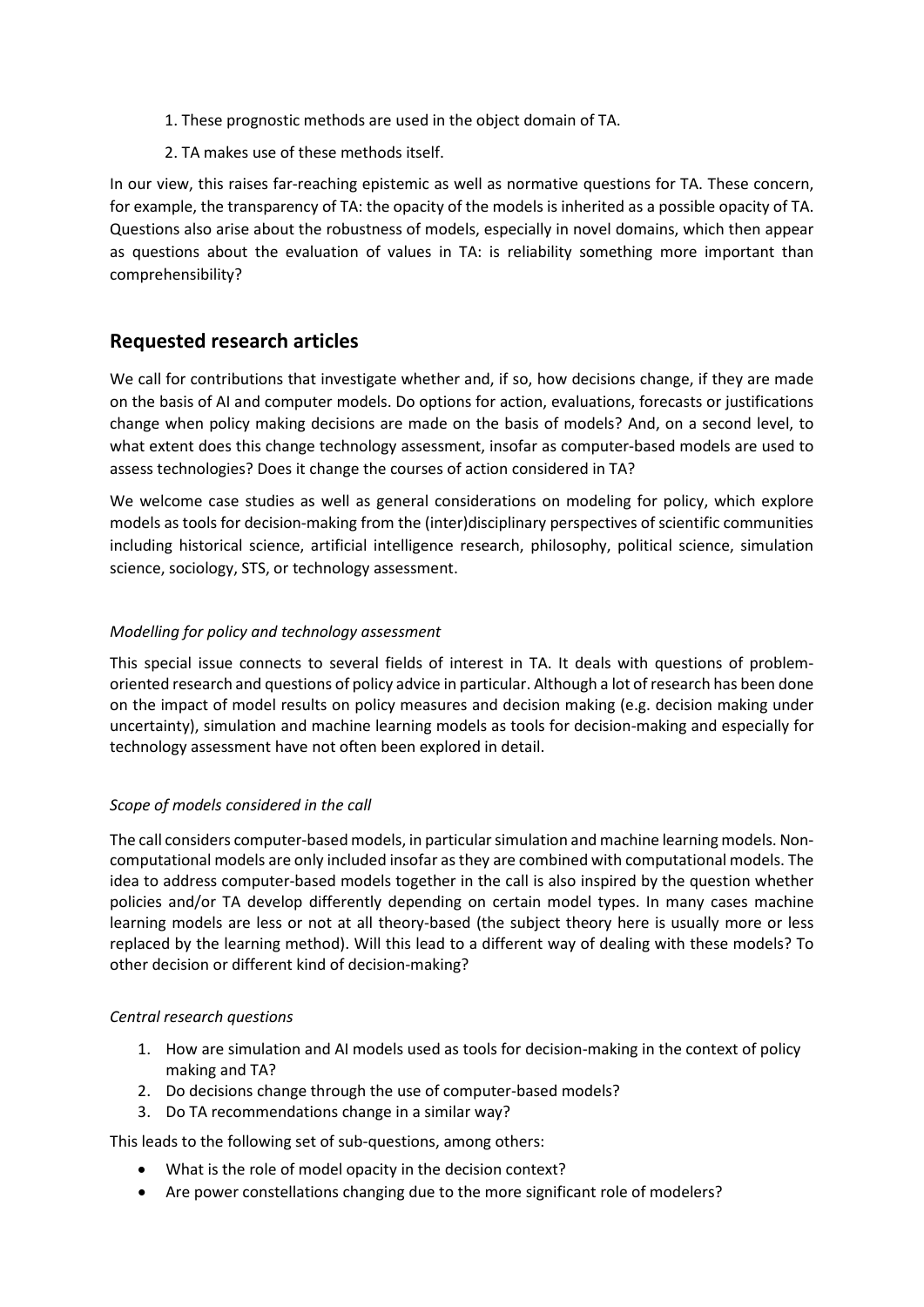- What is the role of trust and distrust in the models used?
- Models as well (as decisions) are based on values. But these values can remain hidden. What is the connection between values in models and values that orient decisions?

How are decisions communicated and justified across system boundaries? (Modeling science, politics, public)

# **Guest editors of this TATuP special topic**

### **Andreas Kaminski**

is Visiting Professor for Theory of Technology at the RWTH Aachen University and head of the "Department of Philosophy of Science and Technology" as well as the PI of the interdisciplinary research group on "Trust in Information" at the HPC-Center in Stuttgart. He is a member of the TWG "Trusted Information" at the EU Observatory for ICT Standards (EUOS).

*Science and Art of Simulation* (Springer 2017), *Zur Philosophie informeller Technisierung* (Wiss. Buchgesellschaft 2014), *Technik als Erwartung* (Transcript 2010).

<https://www.css-lab.rwth-aachen.de/team/kaminski>

### **Gabriele Gramelsberger**

is Professor for Theory of Science and Technology RWTH Aachen University and head of the Computational Science Studies Lab. Together with Stefan Böschen she is Director of the Käte Hamburger Kolleg "Cultures of Research".

*Operative Epistemologie* (Meiner 2020), *Natures of Data* (Diaphanes 2020), *Cultures of Prediction in Atmospheric and Climate Science* (Routledge 2017), *Climate Change and Policy* (Springer 2011), *From Science to Computational Sciences* (Diaphanes 2011).

<https://www.css-lab.rwth-aachen.de/team/gramelsberger>

### **Dirk Scheer**

Is Senior Researcher at the Institute for Technology Assessment and System Analysis (ITAS) at the Karlsruhe Institute of Technology (KIT).

*Subsurface environmental modelling between science and policy (Springer 2021), Bioökonomie nachhaltig gestalten: Perspektiven für ein zukunftsfähiges Wirtschaften (Springer 2020), Energiepolitik unter Strom: Alternativen der Stromerzeugung im Akzeptanztest (Oekom-Verlag 2014), Computersimulationen in politischen Entscheidungsprozessen (Springer 2013)*

[https://www.itas.kit.edu/kollegium\\_scheer\\_dirk.php](https://www.itas.kit.edu/kollegium_scheer_dirk.php)